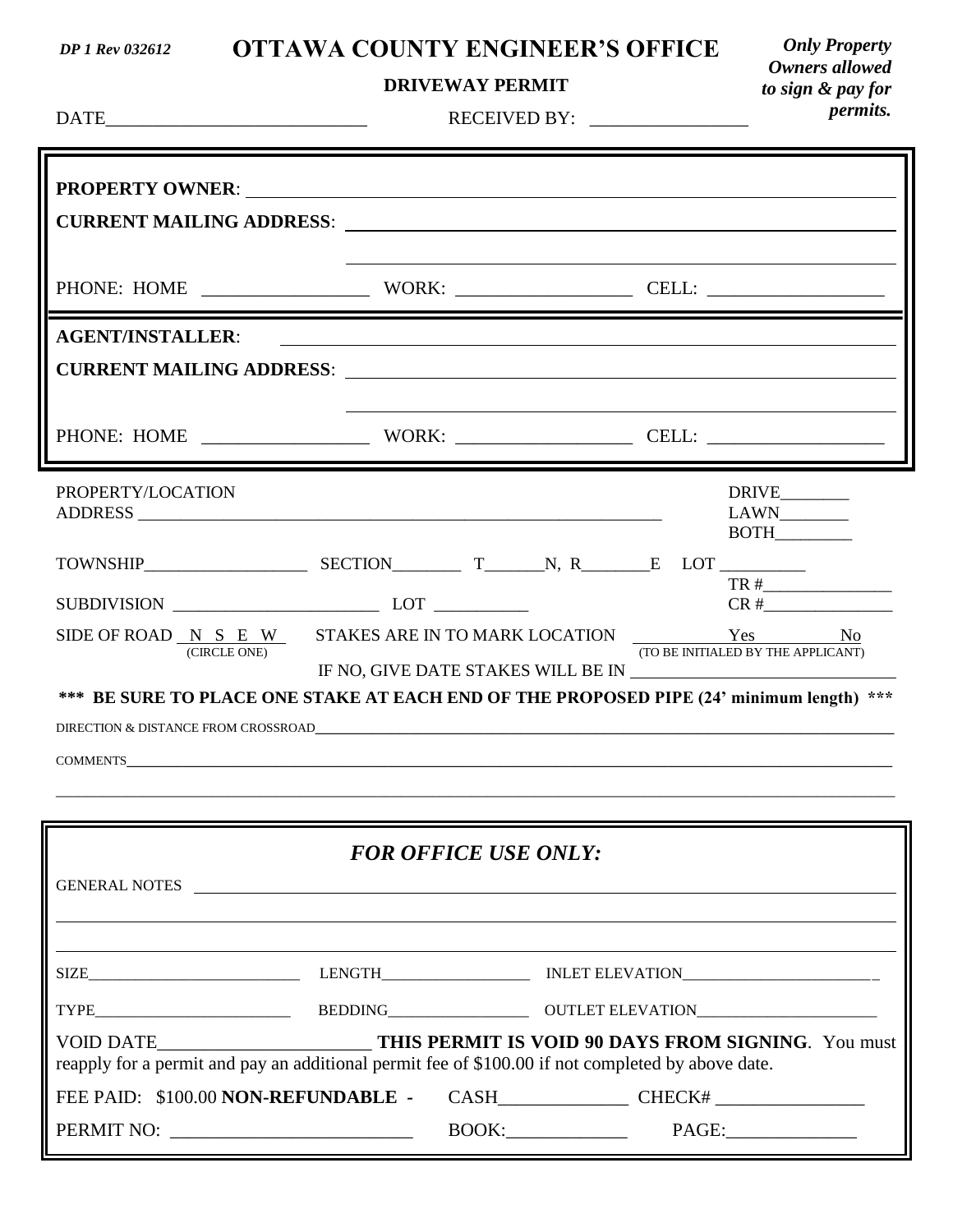#### *DP 2 Rev:032612*

#### DRIVEWAY PERMIT

In accordance with the Ottawa County Commissioners Resolution No. 07-88 dated October 9, 2007, effective January 1, 2008, any person desiring to install a conduit or excavate along any County or Township Highway shall be required to pay a permit fee of \$100.00 with the Ottawa County Engineer in order to obtain a permit for said work.

The permittee shall be responsible for providing for the maintenance and safety of all traffic including traffic control flaggers and traffic control devices as necessary. The acceptance of this permit will constitute an agreement between the permittee and Ottawa County, and that Ottawa County and the Township shall be held harmless and free from any claims for damages as a result of installation of said conduit or other work associated with this permit.

The size, type and elevation of any conduit will be as directed by the Engineer. Any other work must be approved by the Engineer. The applicant shall arrange for inspection of the work by notifying the Engineer's office at least 2 working days before installing and backfilling said conduit or finalizing any work.

The applicant will construct the permitted work to the satisfaction of the Ottawa County Engineer or said work will be liable for removal at the applicant's expense. The low point of final lawn grading shall be above the top of any conduit and then slope upward to the edge of the existing road berm. Driveways shall be crowned to direct water away from roadway. **CONCRETE DRIVEWAYS SHALL BE KEPT BACK SIX FEET (6') FROM THE EDGE OF THE ROAD PAVEMENT.** Asphalt or stone may be used in this transition area. DO NOT DIRECT ANY DRAINAGE TO THE ROADWAY SURFACE.

| PERMIT IS VOID ON:     |                  | (90 DAYS FROM DATE OF SIGNING) |
|------------------------|------------------|--------------------------------|
| OTTAWA COUNTY ENGINEER | <b>PERMITTEE</b> | <b>DATE</b>                    |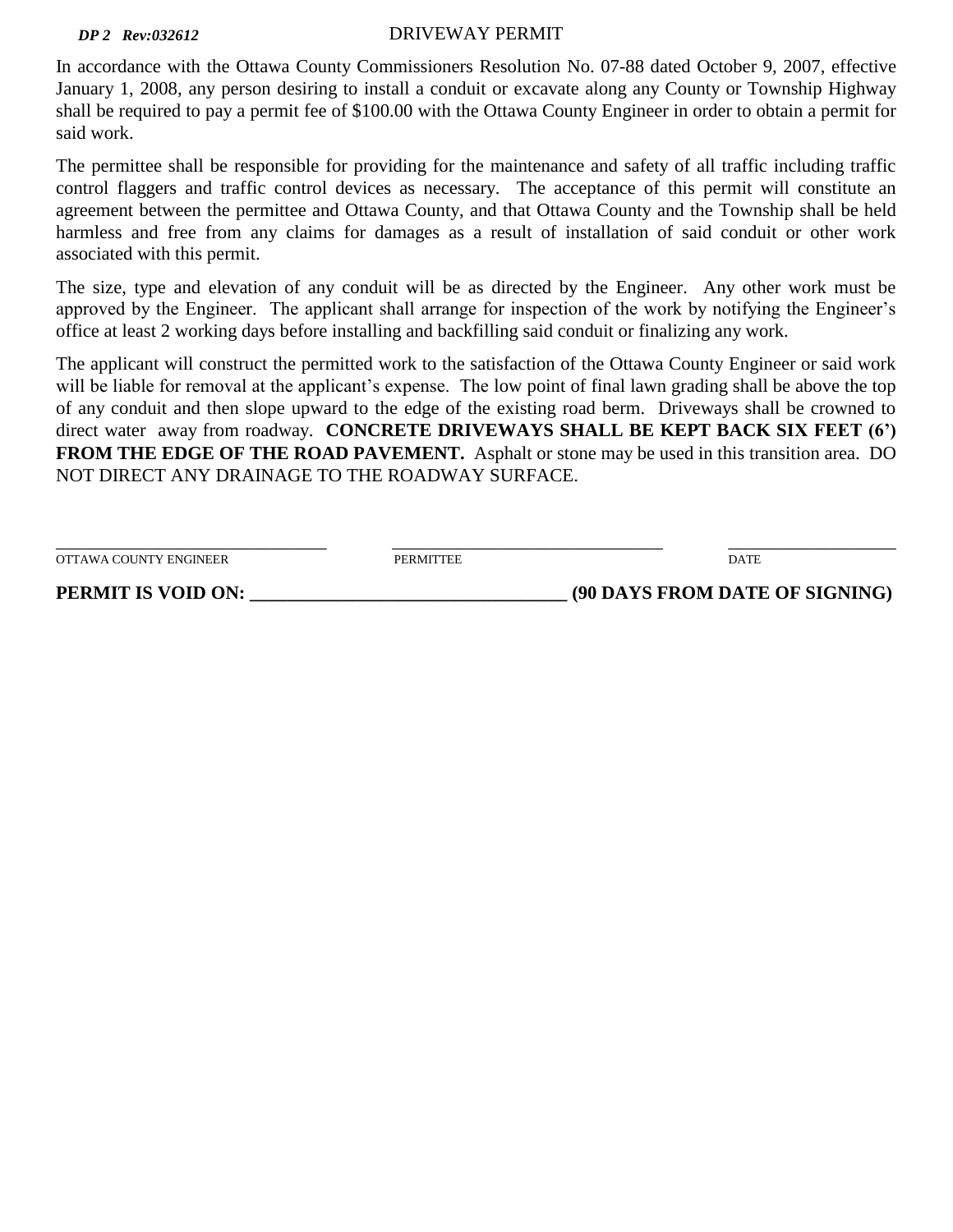#### *DP 3 Rev:032612*

#### DRIVEWAY PERMIT

In accordance with the Ottawa County Commissioners Resolution No. 07-88 dated October 9, 2007, effective January 1, 2008, any person desiring to install a conduit or excavate along any County or Township Highway shall be required to pay a permit fee of \$100.00 with the Ottawa County Engineer in order to obtain a permit for said work.

The permittee shall be responsible for providing for the maintenance and safety of all traffic including traffic control flaggers and traffic control devices as necessary. The acceptance of this permit will constitute an agreement between the permittee and Ottawa County, and that Ottawa County and the Township shall be held harmless and free from any claims for damages as a result of installation of said conduit or other work associated with this permit.

The size, type and elevation of any conduit will be as directed by the Engineer. Any other work must be approved by the Engineer. The applicant shall arrange for inspection of the work by notifying the Engineer's office at least 2 working days before installing and backfilling said conduit or finalizing any work.

The applicant will construct the permitted work to the satisfaction of the Ottawa County Engineer or said work will be liable for removal at the applicant's expense. The low point of final lawn grading shall be above the top of any conduit and then slope upward to the edge of the existing road berm. Driveways shall be crowned to direct water away from roadway. **CONCRETE DRIVEWAYS SHALL BE KEPT BACK SIX FEET (6') FROM THE EDGE OF THE ROAD PAVEMENT.** Asphalt or stone may be used in this transition area. DO NOT DIRECT ANY DRAINAGE TO THE ROADWAY SURFACE.

| OTTAWA COUNTY ENGINEER<br><b>DATE</b><br><b>PERMITTEE</b> | PERMIT IS VOID ON: | (90 DAYS FROM DATE OF SIGNING) |
|-----------------------------------------------------------|--------------------|--------------------------------|
|                                                           |                    |                                |